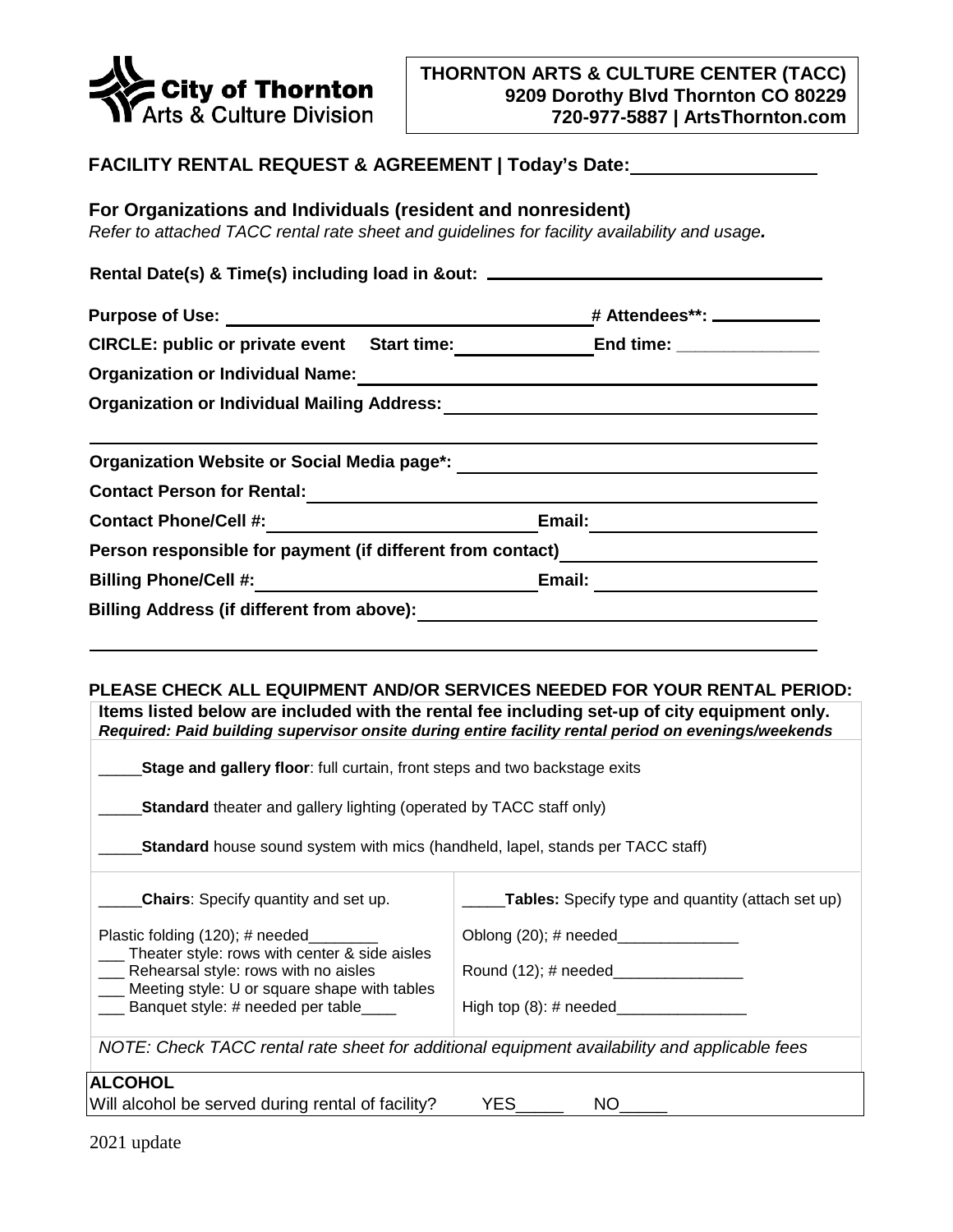

If YES, please initial next to the following statements to confirm you understanding of Thornton policy.

No alcohol is **allowed** without an approved alcohol permit in accordance with Thornton ordinance #1876; see rate sheet for permit fee.

\_\_\_\_\_\_\_A 30-day notice **prior** to date of rental must be given and fees paid in full for any alcohol to be allowed on the premises with required security.

\_\_\_\_\_\_\_Consumption of alcohol is **limited** to four consecutive hours between 12:00pm and 11:00pm at TACC.

\_\_\_\_\_\_\_Rental contact is **responsible** for ensuring all persons consuming alcohol are of legal age.

*NOTE: Alcohol is restricted to TACC gallery theater and patio areas; no outside consumption allowed.* 

#### **KITCHEN**

If an event is being catered at TACC and caterers need to use the kitchen, a deposit is required. **Caterers must provide proof of a Colorado Food Serving License and proof of insurance**. The deposit covers use of the following: refrigerator, freezer, ice machine, microwave, counter & sink. All other serving/heating equipment must be provided by the caterer and/or rental party during event.

## **PRELIMINARY RENTAL CHARGES (TO BE COMPLETED BY TACC FACILITY STAFF):**

- \$\_\_\_\_\_\_\_ Hourly rental rate per day and time requested, residency/non-residency, nonprofit status
- \$\_\_\_\_\_\_\_ Additional charges requested for period of use (equipment rental/sound technician fee)
- \$\_\_\_\_\_\_\_\_\_ Deposit required for paid use of gallery theater
- \$ Deposit required for paid use of kitchen and basement area
- \$\_\_\_\_\_\_\_ SUBTOTAL RENTAL FEES
- \$\_\_\_\_\_\_\_ Plus applicable City Tax at 11.75%
- $\overline{\$}$  SUBTOTAL RENTAL FEES AND TAX
- \$\_\_\_\_\_\_\_ Less deposit paid/received on date of request

## **\$\_\_\_\_\_\_\_ BALANCE OF RENTAL FEES DUE ON FIRST DATE OF RENTAL:**

*Accepted payment: Cash, Check ("City of Thornton"), Credit Card (MC, VISA); returned check fee* 

*Users Agreement:* I hereby request use of the TACC facility. I have reviewed the city policy regarding city facilities and consumption of alcohol, and hereby agree to be responsible for any damage caused by individual or organizational use during our rental period. I acknowledge that I am responsible for ensuring that all participants adhere to the guidelines and will provide payment for use of the facility by the assigned date. Use of the facility will be done in an orderly manner, and all pertinent laws of the state of Colorado and relevant ordinances of the city of Thornton will be obeyed.

I am 21 years of age or older and have read and understand the TACC Users Agreement:

Signature of Rental Individual or Organization Representative \_\_\_\_\_\_\_\_\_\_\_\_\_\_\_\_\_\_\_\_\_\_\_\_\_\_\_\_\_\_\_\_\_\_\_\_\_\_\_\_\_\_\_\_\_\_\_\_\_\_\_\_

Printed Name of Rental Individual or Organization Representative

2021 update TACC Staff Signature: \_\_\_\_\_\_\_\_\_\_\_\_\_\_\_\_\_\_\_\_\_\_\_\_\_\_\_\_\_\_\_\_ Date: \_\_\_\_\_\_\_\_\_\_\_\_\_

Date: